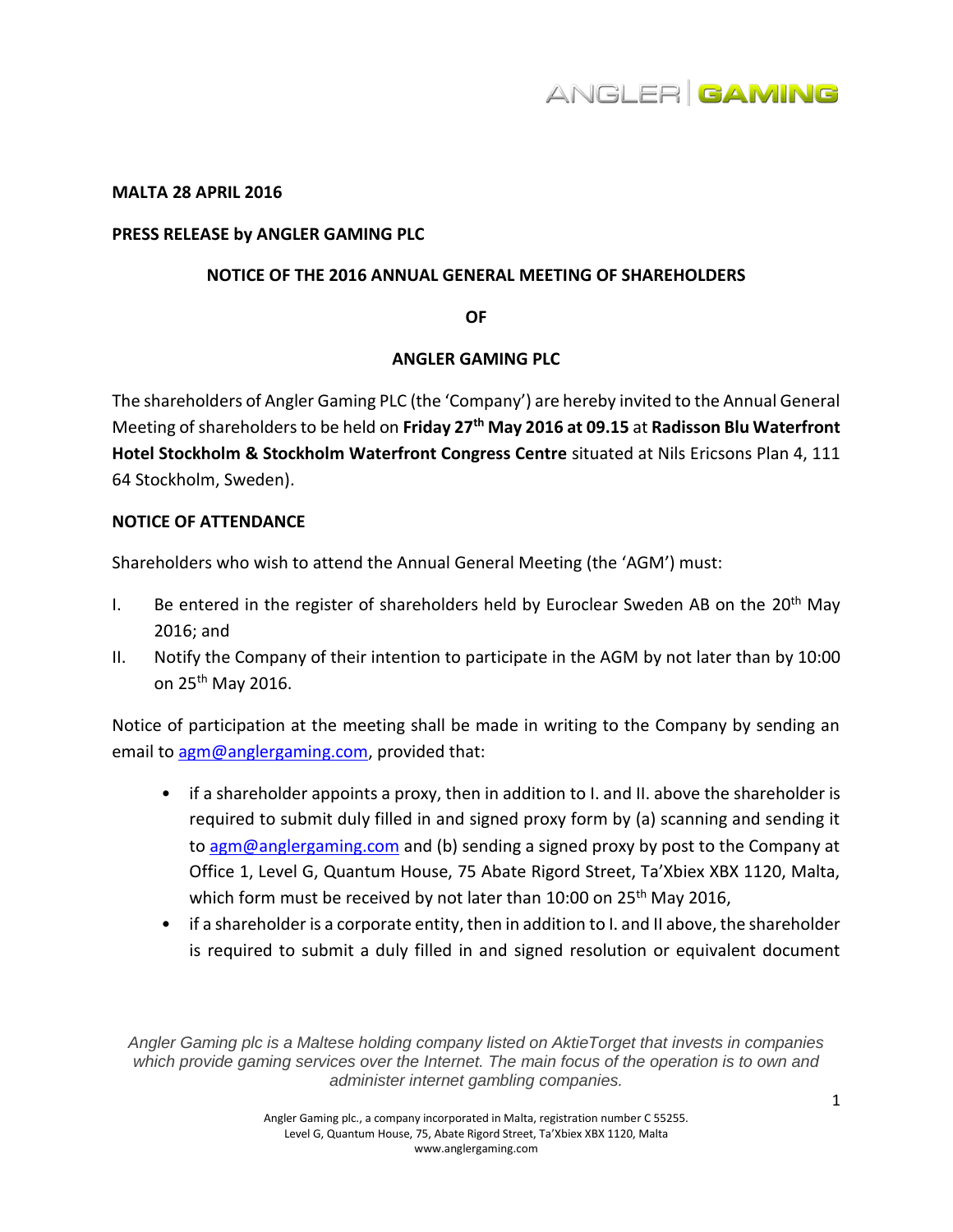

evidencing the representative's authority to represent the shareholder by (a) scanning and sending it to [agm@anglergaming.com](mailto:agm@anglergaming.com) and (b) sending a signed resolution by post to the Company at Office 1, Level G, Quantum House, 75 Abate Rigord Street, Ta'Xbiex XBX 1120, Malta, which resolution must be received by not later than 10:00 on 25<sup>th</sup> May 2016.

When giving notice of participation, the shareholder must state either (a) name, social security number or passport number, nationality or (b) company registration number, and (in each case of (a) and (b) address, telephone number and shareholding.

Proxy forms and instructions for corporate shareholders are available on the Company's website [www.anglergaming.com/](http://www.anglergaming.com/)investor-relations.

Shareholders or their authorized representatives or proxies must present their personal identification document for verification purposes to be allowed to attend and vote at the meeting.

In order to participate in the AGM, shareholders who hold their shares through nominees (Sw. fövaltare) must request a temporary registration of the shares in their own name, with Euroclear Sweden AB. Shareholders with nominee-registered shares should request their bank or broker to have the shares temporarily owner-registered with Euroclear Sweden AB by the 20<sup>th</sup> May 2016 and therefore shareholders who wish to obtain such registration must contact the nominee regarding this well in advance of the 20<sup>th</sup> May 2016.

# **PROPOSED AGENDA**

- 1. Opening of the Meeting
- 2. Preparation and approval of the register of shareholders entitled to vote at the Meeting
- 3. Determination of whether the Meeting has been duly convened
- 4. Confirmation of Chairman of the Board of Directors acting as Chairman of the Meeting (in terms of Article 20 of the Company's Articles of Association (AOA))
- 5. Approval of the agenda
- 6. Election of one or two person/s to check the minutes
- 7. Statement by the Chief Executive Officer.

*Angler Gaming plc is a Maltese holding company listed on AktieTorget that invests in companies which provide gaming services over the Internet. The main focus of the operation is to own and administer internet gambling companies.*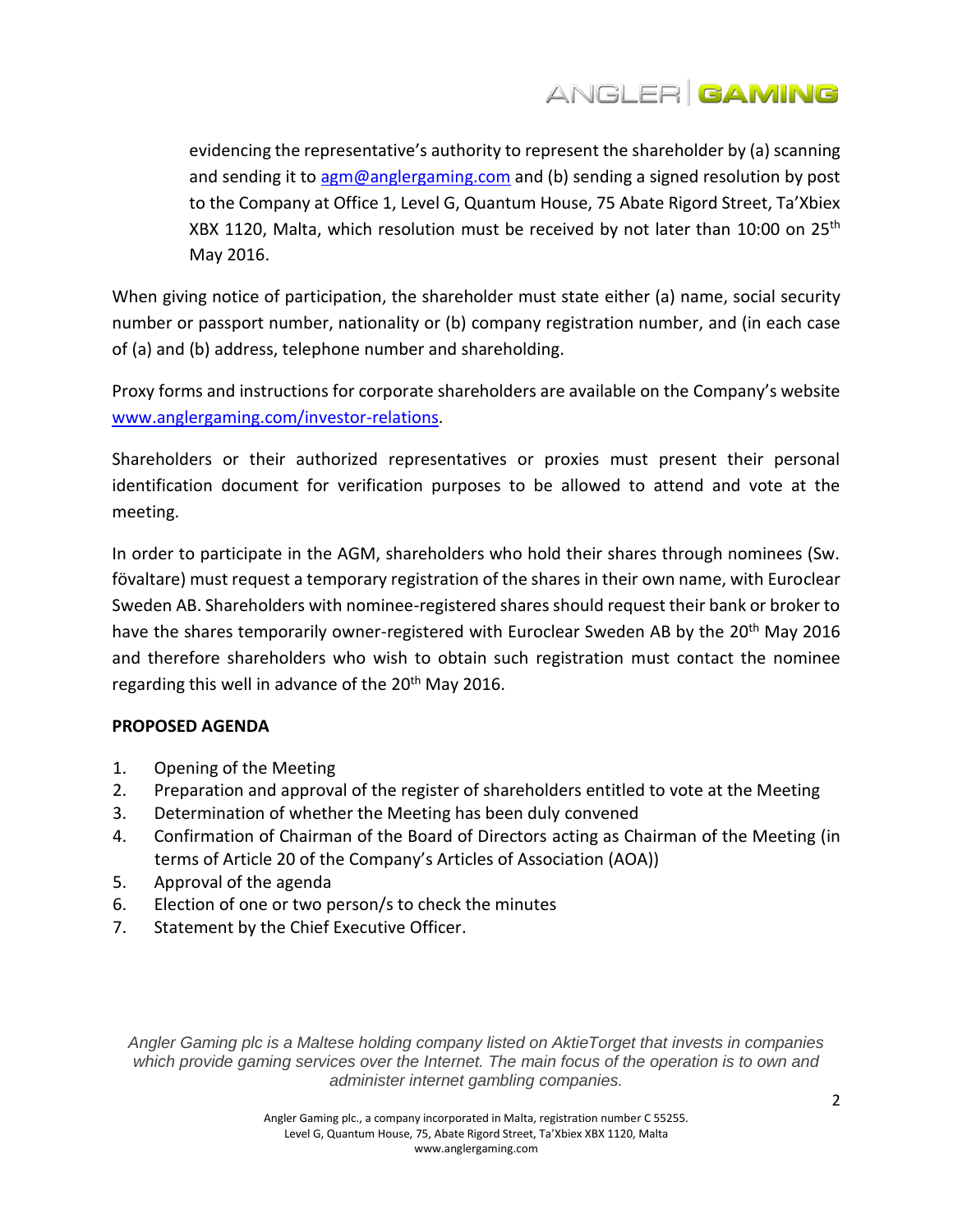

- 8. Presentation of the Company's Annual Report and Auditor's Report, the Group Annual Report and the Group Auditor's Report
- 9. Resolution to approve the Annual Report and Auditor's Report, including the Income Statement and the Balance Sheet, of the Company and the Group
- 10. Determination of the number of members of the Board of Directors and election of members to the Board of Directors, Chairman of the Board of Directors and appointment of auditor
- 11. Determination of the fees to be paid to the members of the Board of Directors and the auditor
- 12. Closing of the Meeting

# **PROPOSALS AND DRAFT SHAREHOLDERS RESOLUTIONS**

## **APPROVAL OF AUDITED ACCOUNTS (ITEM 9 OF AGENDA)**

## **Explanatory note**

The Directors approved the Audited Accounts for financial year ending 31<sup>st</sup> December 2015, as presented to the shareholders. The Board of Directors did not recommend any dividend distribution. The Board of Directors recommends to the shareholders to approve the Audited Accounts as presented.

## **DRAFT ORDINARY RESOLUTION 1/2016:**

The shareholders have resolved to approve the Audited Accounts for the Company and the Group for financial year ending  $31<sup>st</sup>$  December 2015.

# **ELECTION OF THE MEMBERS TO THE BOARD, BOARD REMUNERATION, APPOINTMENT OF AUDITOR AND AUDITOR'S REMUNERATION (ITEMS 10-11 OF AGENDA)**

## **Explanatory note**

All current members of the Board nominate themselves for re-election. The proposed below draft resolution 2/2016 may be amended in view of and to give effect to Article 53.1 of AOA.

It is proposed to allocate the amount not exceeding €125,000.00 per annum for board's remuneration for the ordinary duties of directors.

*Angler Gaming plc is a Maltese holding company listed on AktieTorget that invests in companies which provide gaming services over the Internet. The main focus of the operation is to own and administer internet gambling companies.*